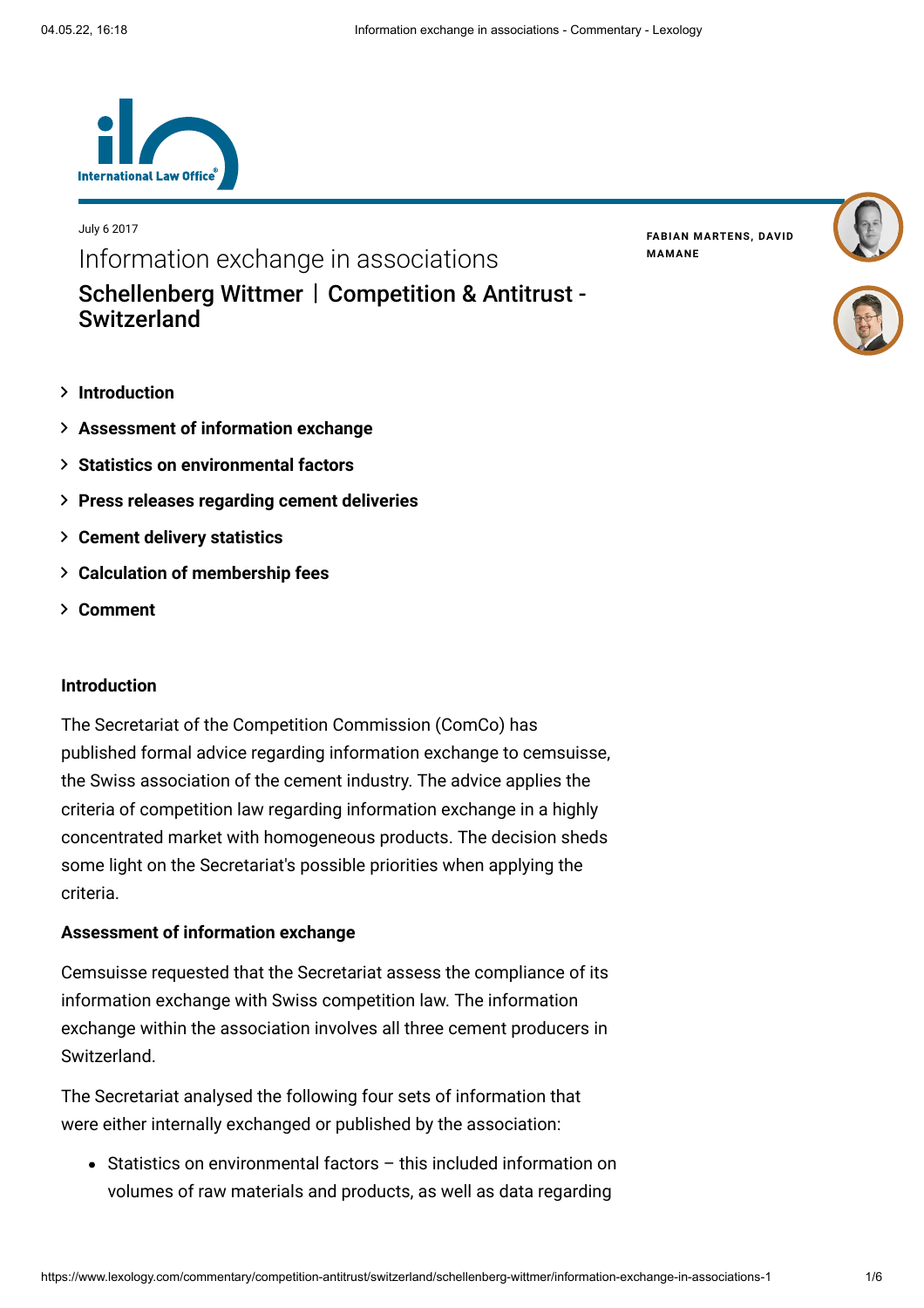type and amounts of energy consumed and emissions.

- $\bullet$  Press releases regarding cement deliveries  $-$  the association quarterly published information on total cement deliveries on its website. Cemsuisse also published statistics with further information (eg, types of cement, transportion and groups of customers) alongside the press releases.
- Cement delivery statistics cemsuisse further delivered monthly public import statistics of the Swiss customs authority and quarterly data on cement deliveries within Switzerland to its members. This included data on cement types and packaging, transportation and groups of customers.
- Calculation of membership fees as membership fees were calculated based on market shares, this allowed each member to see the market shares. The association communicated the fees annually in the second quarter of the following year.

The Secretariat assessed the information exchange based on:

- prior practice;
- economic considerations; and
- the legal framework of the EU horizontal guidelines.**[\(1\)](#page-5-0)**

The Secretariat concluded that while the specific differences between the provisions regarding horizontal agreements between the European Union and Switzerland must be considered, they were generally interchangeable.

In general, the Secretariat will look at the market structure and the nature of the information exchanged. Collusion between competitors is deemed likely to be more problematic if the products in the relevant market are homogeneous and the markets are stable and highly concentrated. The exchange of confidential and firm-specific information is deemed risky, whereas truly public information is often no concern. Aggregated information that cannot be easily allocated to certain enterprises is less problematic. Further, the exchange of historic information at a lower frequency is considered less problematic compared to very recent information exchanged frequently. Finally, the exchange of information is deemed less problematic if it is made public and is therefore available to competitors and customers alike.

# <span id="page-1-0"></span>**Statistics on environmental factors**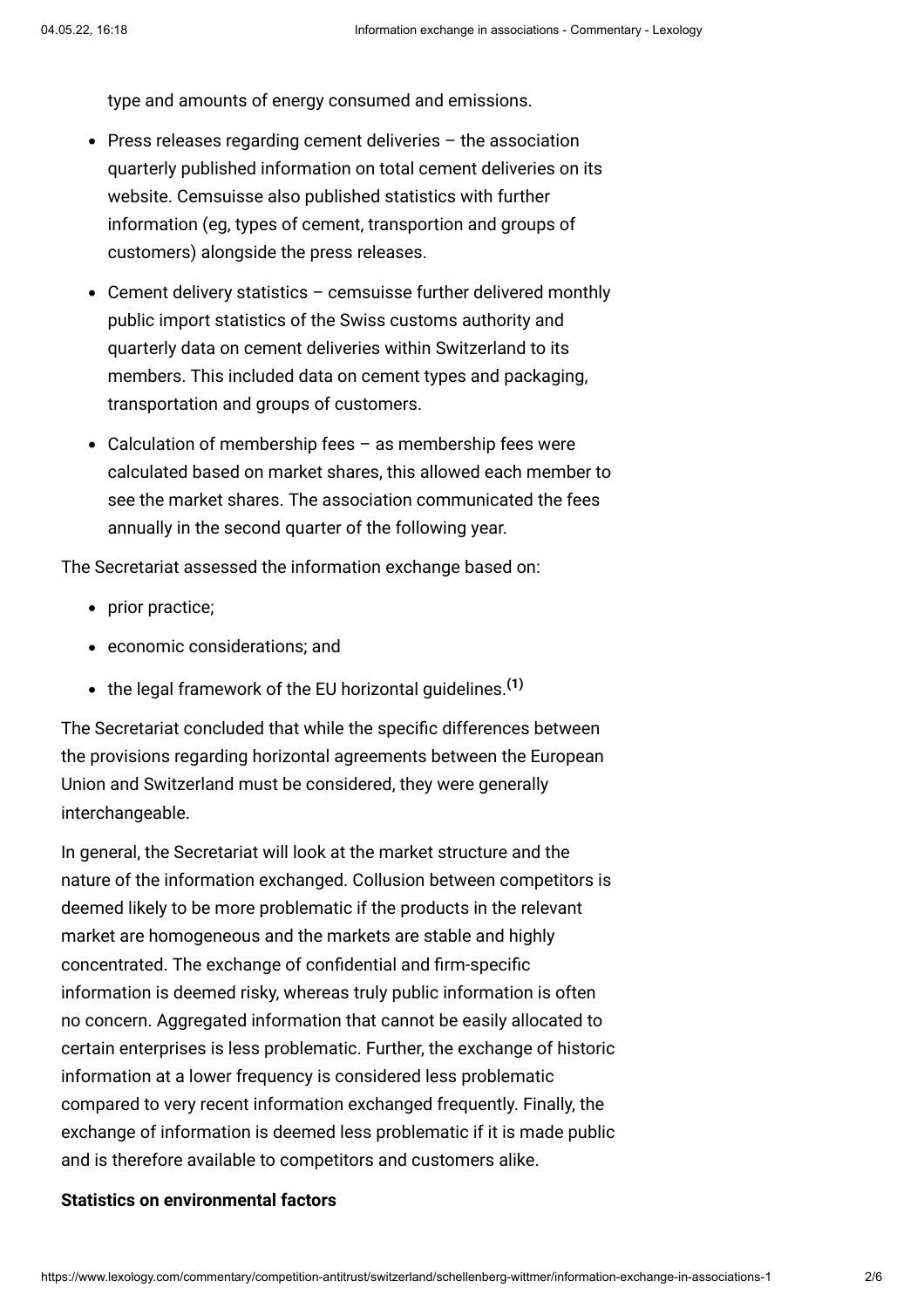Swiss environmental law explicitly provides for the possibility of sector agreements between the cantons and the industry regarding the execution of Swiss federal law. Such a sectorial agreement has been concluded between the cantons in which cement plants are located and cemsuisse in order to reduce nitrogen oxide emissions. Therefore, the Secretariat considered the collection of information within the framework of the sector agreement as a statutory duty and not problematic. Nevertheless, the Secretariat recommended that in the context of the sector agreement, the three competitors should not have access to each other's emissions factors at the granular level of individual work reports. Such a degree of insight into competitors' information was considered unnecessary for the fulfillment of the statutory task. At the same time, the Secretariat considered this problematic because it could reduce competition, as better emission values may reduce costs and therefore be a competitive advantage. As a result, the mutual disclosure of these results could lessen competition on environmentally friendly production and should be avoided.

#### <span id="page-2-0"></span>**Press releases regarding cement deliveries**

The Secretariat considered the press releases of the association not to be problematic. Not only were they publicly available on the association's website, but they also contained the information in an aggregated format that could not be allocated to a specific firm. The Secretariat considered this quarterly published information to be historic.

#### <span id="page-2-1"></span>**Cement delivery statistics**

The Secretariat analysed the cement delivery statistics in more detail. In particular, it held that the publication of information in segments by cement type, packaging, transportation and customer group may allow the three competitors to estimate each other's delivered volumes precisely. The Secretariat considered this quarterly published data to be of "a certain actuality", allowing conclusions on competitors' recently sold volumes. In addition, the Secretariat pointed out that the prices paid for these volumes could be easily ascertained from the customers. It concluded that competitors could obtain an idea of both the volumes and prices, and therefore the information exchange of volumes could reduce the production and price competition. However, each supplier was not only able to but did in fact produce all cement types. As a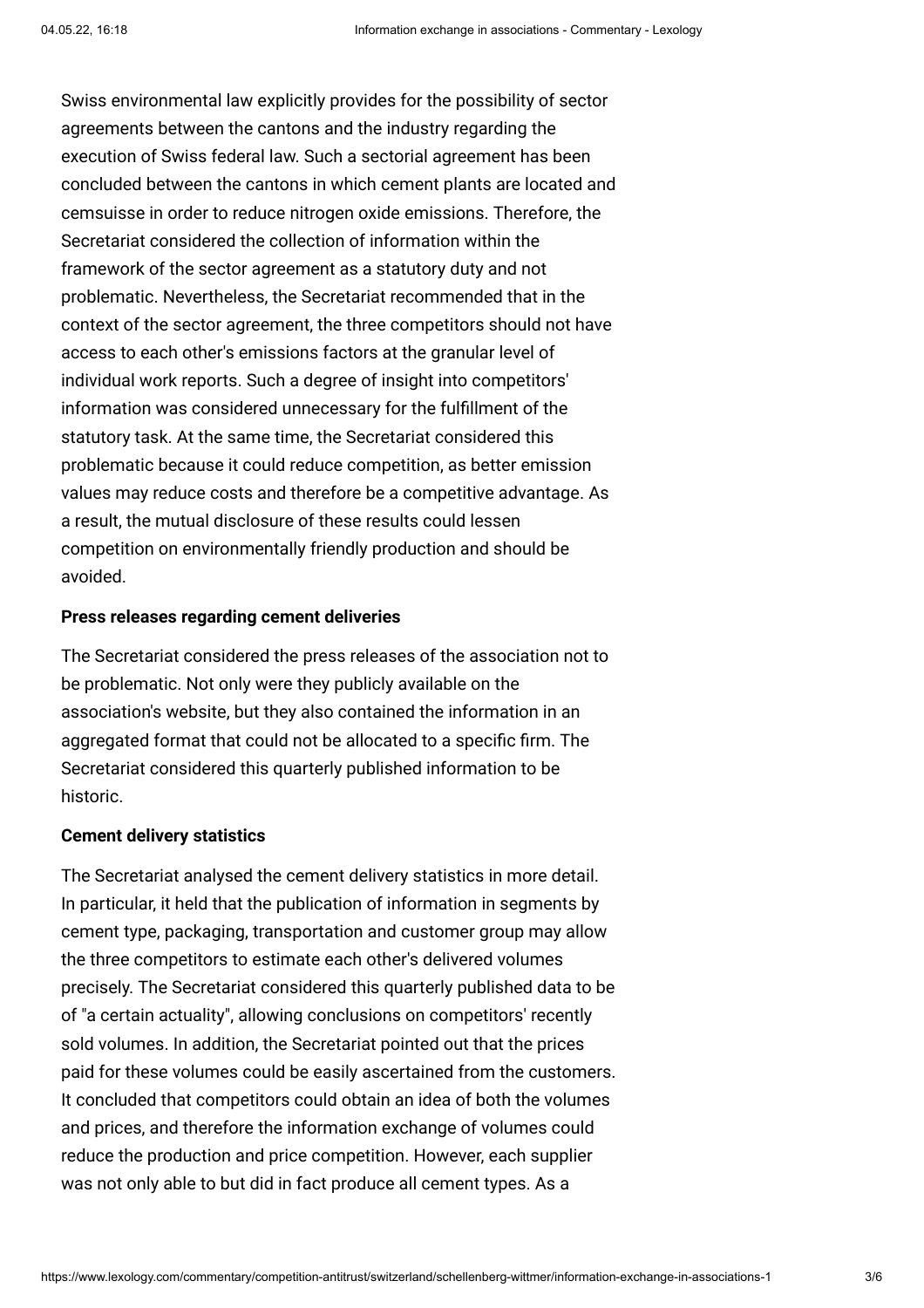result, the Secretariat considered the risk of the information exchange to be limited because "the incentive for the production of a certain cement type is not depending on the fact that competitors produce it, but on the demand of the opposite market side". Therefore, a cement producer had a real incentive to compete on prices in order not to lose a deal.

#### <span id="page-3-0"></span>**Calculation of membership fees**

Finally, the Secretariat considered the calculation mechanism of the membership fees that allowed the entities to estimate their own market share and, to some extent, their competitors' market shares as not problematic. As the final fees were calculated annually and transmitted not before the second quarter of the following year, the Secretariat considered it historic data.

# <span id="page-3-1"></span>**Comment**

The Secretariat's advisory services are a useful tool to receive a view on its opinion on specific questions. The Secretariat is typically open to share its advice and recommendations to the parties requesting it. As a result, the requesting parties can often obtain a valuable insight into the understanding of the Secretariat. While the advice is not binding for the ComCo, positive advice substantially increases legal security. While the individual communications between the parties and the Secretariat and business secrets are kept confidential, the Secretariat can publish its final advice in a non-confidential version. These publications offer helpful insight for companies seeking to improve their compliance.

The advice at hand concerns an homogeneous product. In addition, according to the Secretariat, the market is concentrated and transparent with three active players. Based on the practice of the ComCo and the European Commission, information exchange is more likely to dampen competition in such a market environment. The advice to the cement association in this case reveals that the criteria for information exchange are not always applied consistently. For example, the Secretariat considered the quarterly information exchange of the press releases to be historic and not problematic, while the cement delivery statistics (also published quarterly) were considered to be of a certain actuality and therefore allowed the parties potentially problematic insights. In fact, it appears that the difference was the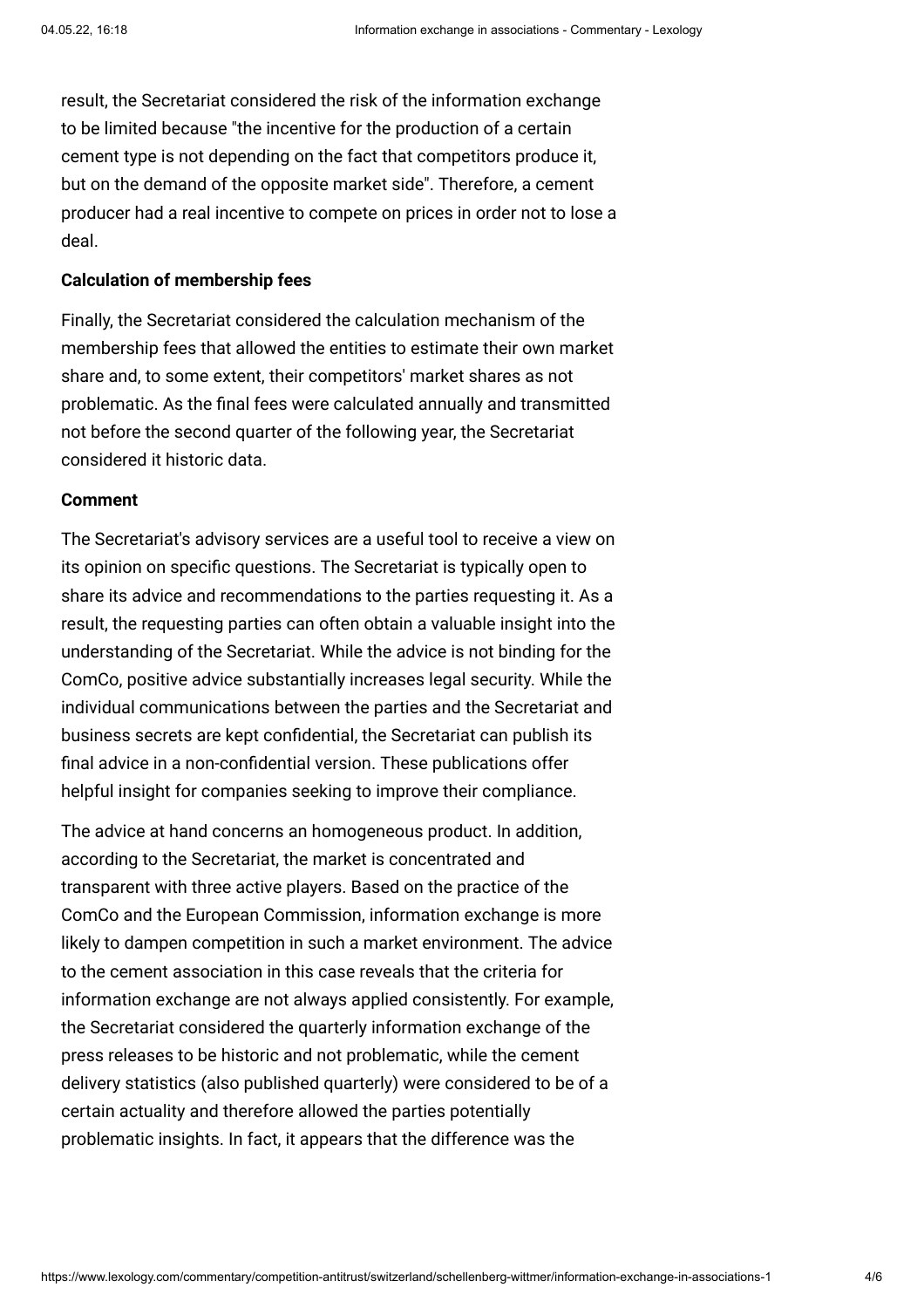granularity, not the age of the data. The press releases were likey harmless, not because they were historic, but because they provided only limited aggregated information on a much less granular level.

One essential factor in the Secretariat's assessment was the necessity of the information exchange. Access to competitors' work reports on environmental factors was considered problematic, mainly because it was unnecessary for the fulfillment of duties under environmental laws. As a result, the Secretariat recommended avoiding it. The necessity of information exchange for the achievement of efficiencies is an essential factor and the Secretariat's recommendation appears understandable in the limited framework of mere advice.

One aspect of the advice is the fact that the Secretariat does not limit its analysis to the actual information exchange, but instead makes overly far-reaching assumptions. The information exchange in question did not concern prices, but only volumes. Nevertheless, the Secretariat assumed that the parties may obtain information about their competitors' pricing by directly asking their competitors' customers. As a result, this led the Secretariat to assess an exchange of volume and price information. However, this approach ignored the fact that pricing was not part of the information exchange in question. Also, it assumed a systematic inquiry of competitors' prices through customers – a practice that may by itself raise certain concerns. Such assumptions without any further explanation may discourage efficient information exchange.

Finally, the Secretariat considered this information exchange not to be problematic on the basis of reasons that were not directly linked to the information exchange. It concluded that customers could shop around and cement producers could produce all types of cement. Therefore, producers would always have an incentive to lower their prices in order to make attractive offers.

The advice confirms that the assessment of an information exchange cannot be limited by strictly applying the given criteria, but must involve an overall analysis of all relevant aspects.

For further information on this topic please contact [Fabian Martens](http://www.internationallawoffice.com/Directory/Schellenberg-Wittmer/Zurich/Fabian-Martens) or [David Mamane](http://www.internationallawoffice.com/Directory/Schellenberg-Wittmer/Zurich/David-Mamane) at Schellenberg Wittmer by telephone (+41 44 215 5252) or email [\(fabian.martens@swlegal.ch](mailto:fabian.martens@swlegal.ch) or [david.mamane@swlegal.ch\)](mailto:david.mamane@swlegal.ch). The Schellenberg Wittmer website can be accessed at [www.swlegal.ch](http://www.swlegal.ch/).